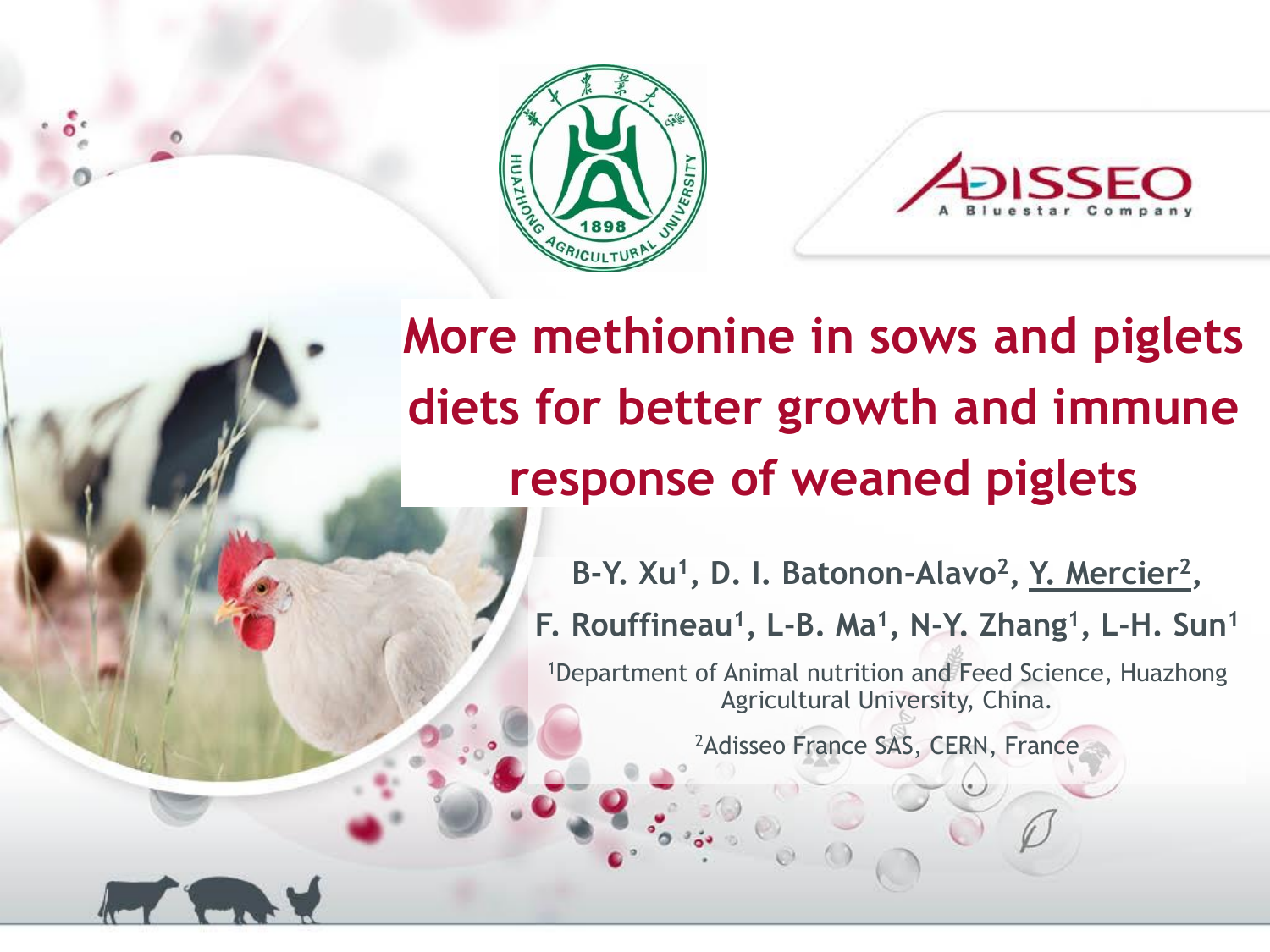## **Background**

- Sows nutrients requirement including amino acids are increased during the last gestating phase especially in primiparous sows. (Schneider et al. 1992, NRC 2012).
- Previous results investigating increased TSAA supply (NCR +25%) from farrowing to weaning, in lactating sows and during first age weaned piglets showed room to improve sows' milk quality and litter performance until 35 days old (Zhang et al. 2015; Li et al. 2014). However, this strategy didn't affect sows' body composition.
- The metabolism of sulfur amino acids is deeply modified during inflammation and cysteine is a product limiting step in many biochemical approaches leading to an effective response (Santangelo 2002).
- Hydroxy-methionine is known to be better transsulfurated than Methionine leading to higher Cysteine and Taurine synthesis. (Martin Venegas et al. 2006)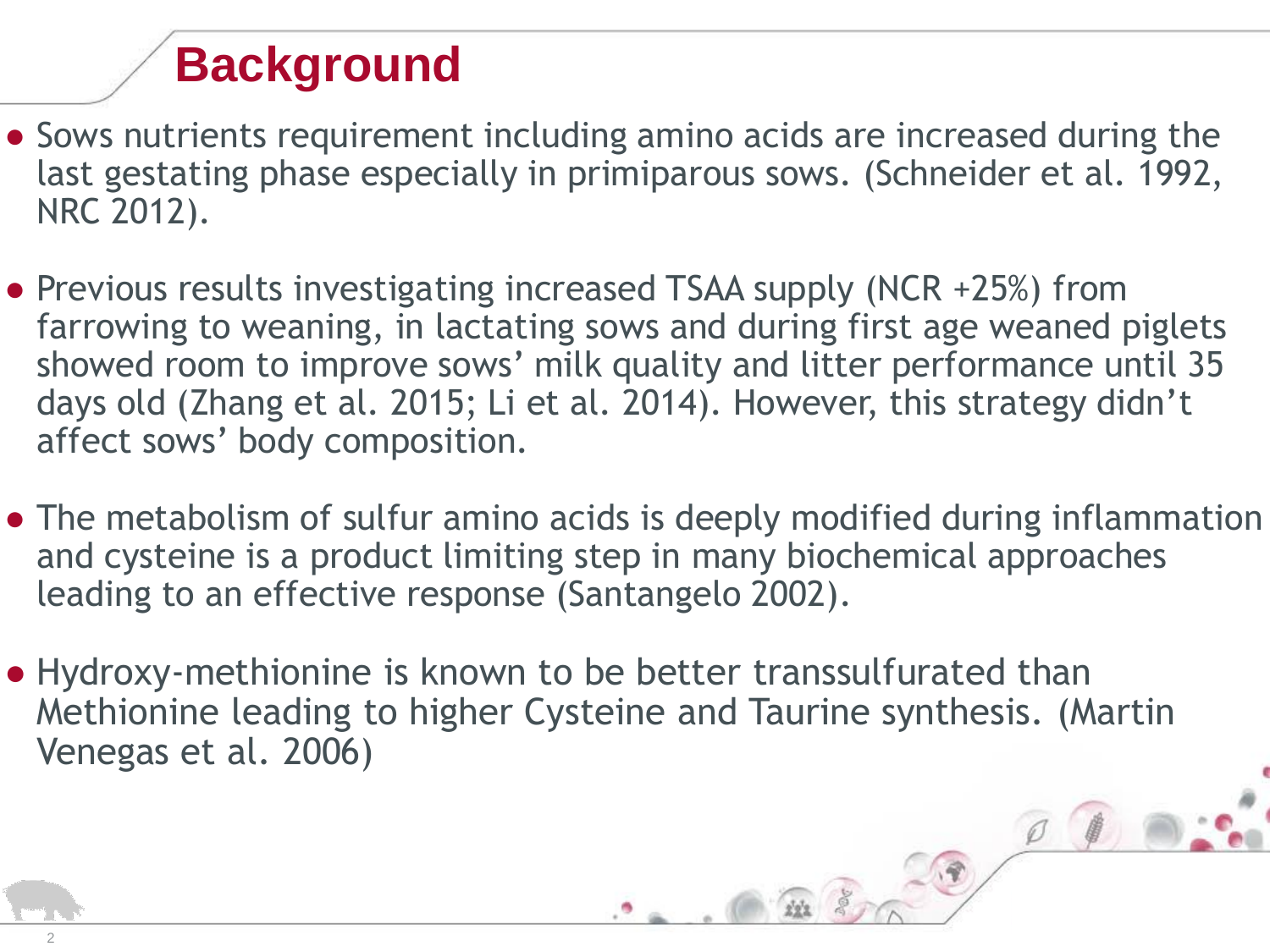## Shift in liver AA demand for acute-phase proteins synthesis

Sulfur amino acids demand is partially explained by the high content of acutephase proteins in Met+Cys, particularly cysteine



*From Klasing et al., 2013*

age

 $222$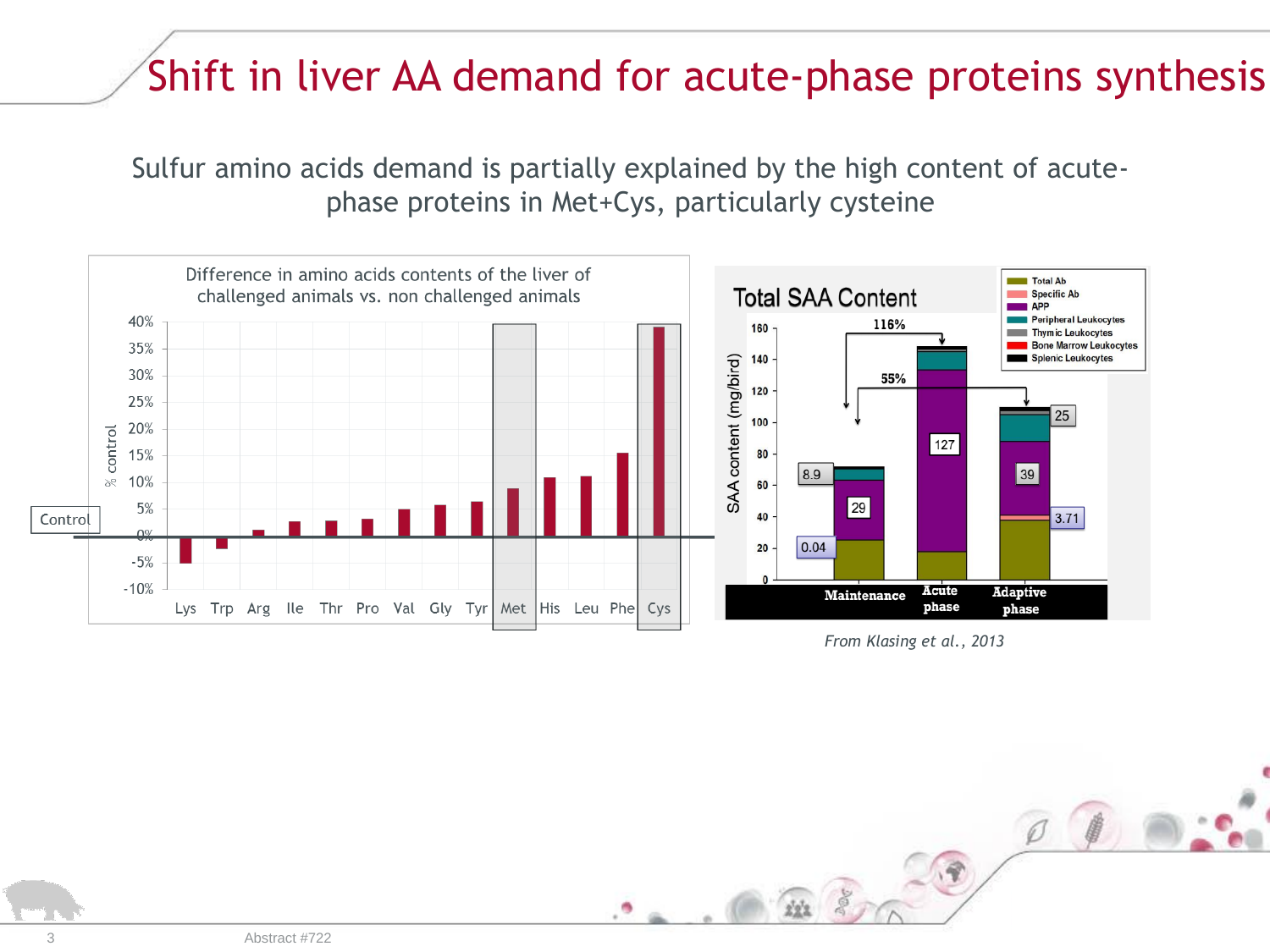### Differential transsulfuration of synthetic methionine sources

Methionine is the precursor of cysteine and antioxidant compounds like Glutathione

HMTBA has been demonstrated to be better transsulfurated than L-Met, thus leading to more cysteine

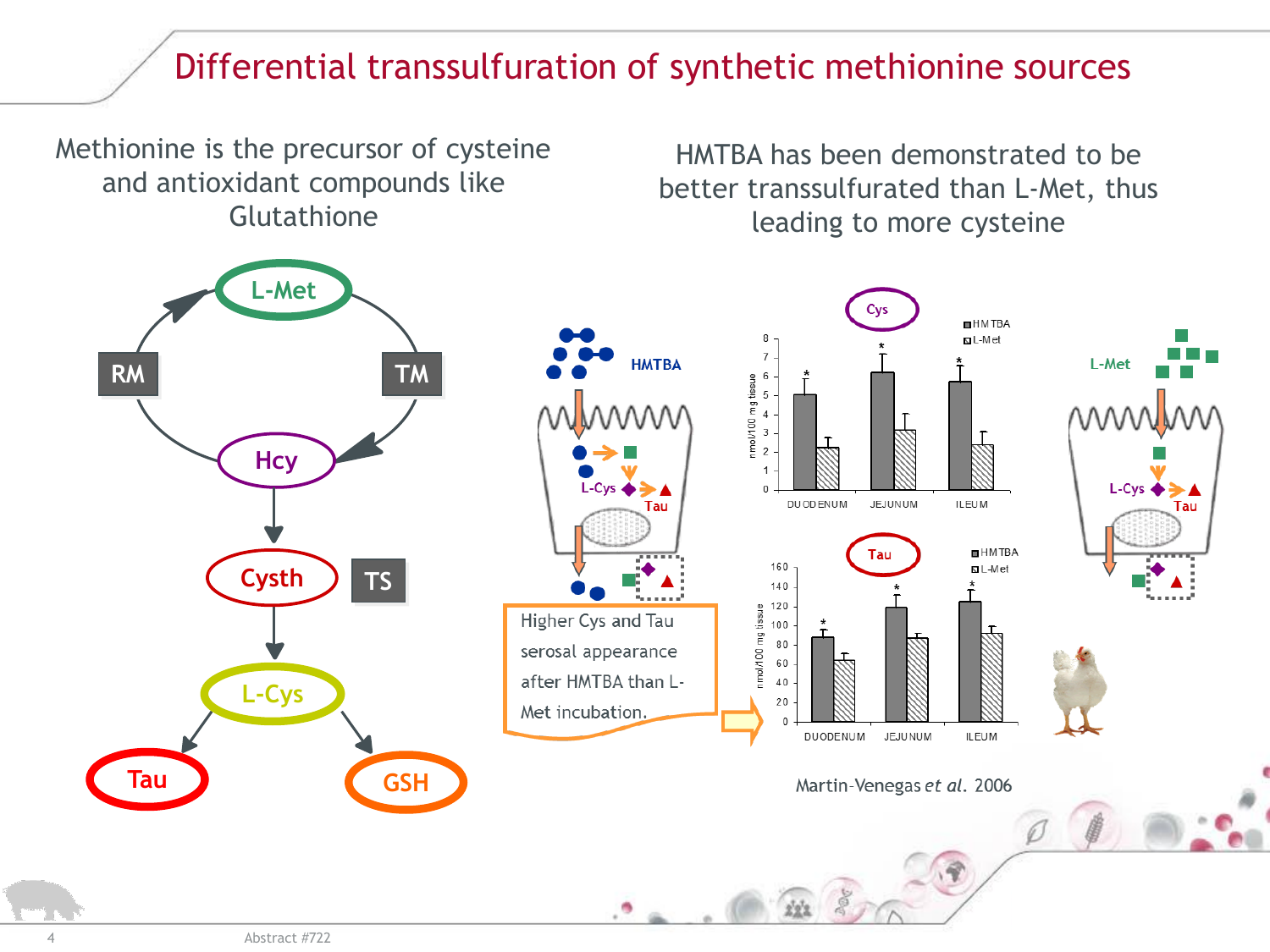## Scientific questions

- *1. Are the current recommendations in sulfur amino acids adequate to meet the needs of modern gestating and lactating sows to sustain body score, milk synthesis and litter's growth until 21 d ?*
- *2. Is post weaning supplementation of higher sulfur amino acid level could help managing inflammation event ?*
- *3. Is the effect of increasing TSAA, can be modulated depending on metabolic particularity of the supplementary methionine source under inflammation ?*

## Objectives of the study

- 1) The objective of the first phase of the trial was to assess the effect of increased TSAA supply (+25 % NRC2012), with DL-Methionine or DL-Hydro-methionine on sows condition score and milk production and suckling piglets growth.
- 2) The objective of the second phase was to assess if increased TSAA supply (+25 % NRC2012) during post weaning period will improve piglets resistance to inflammatory stress.
- 3) Validate if differential transsulfuration on methionine sources can affect the piglets response.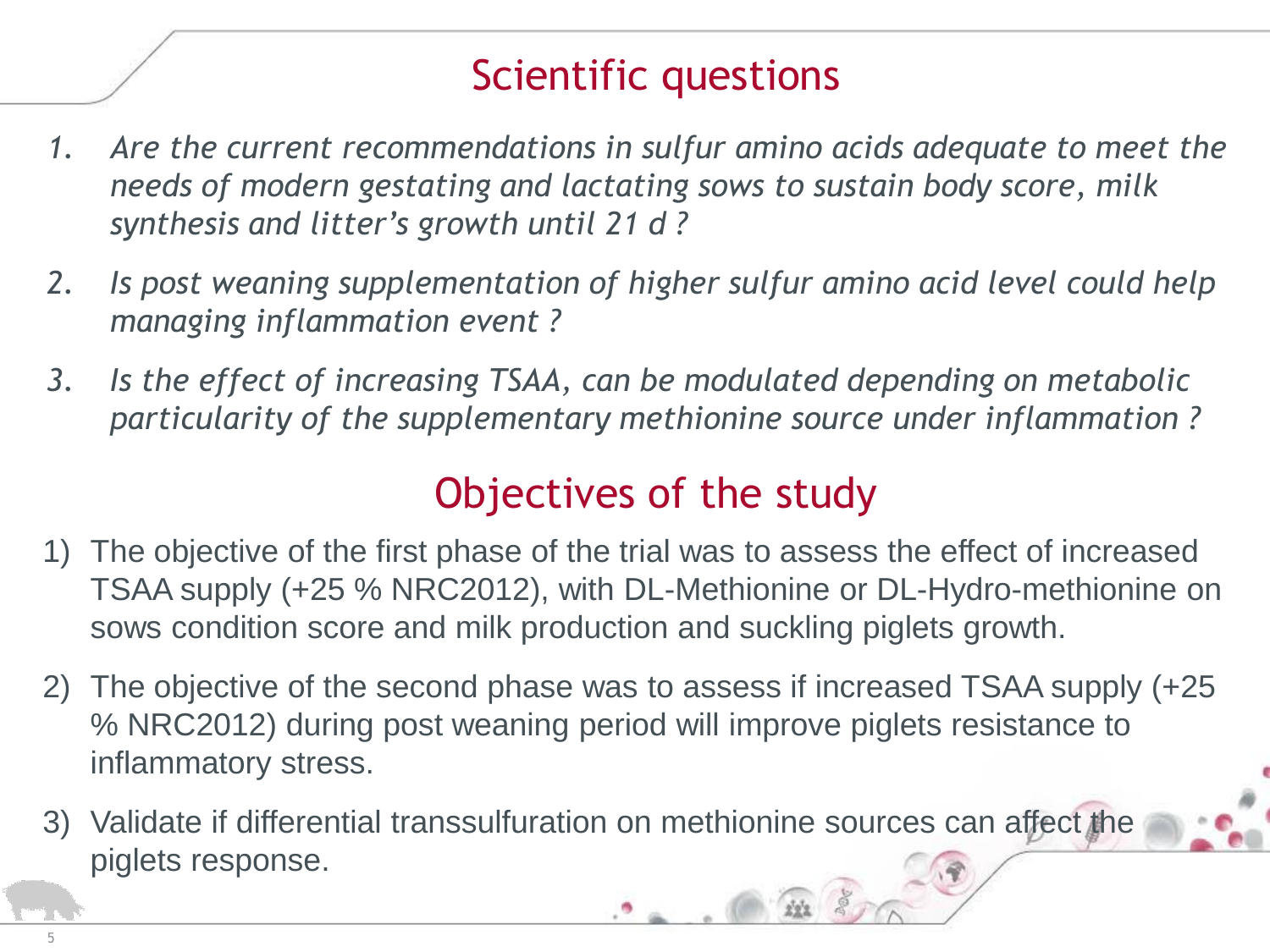#### **Study design and AA levels and treatments**

Prim. Landrace x Yorkshire Sows **X** Duroc x Large White x Landrace males

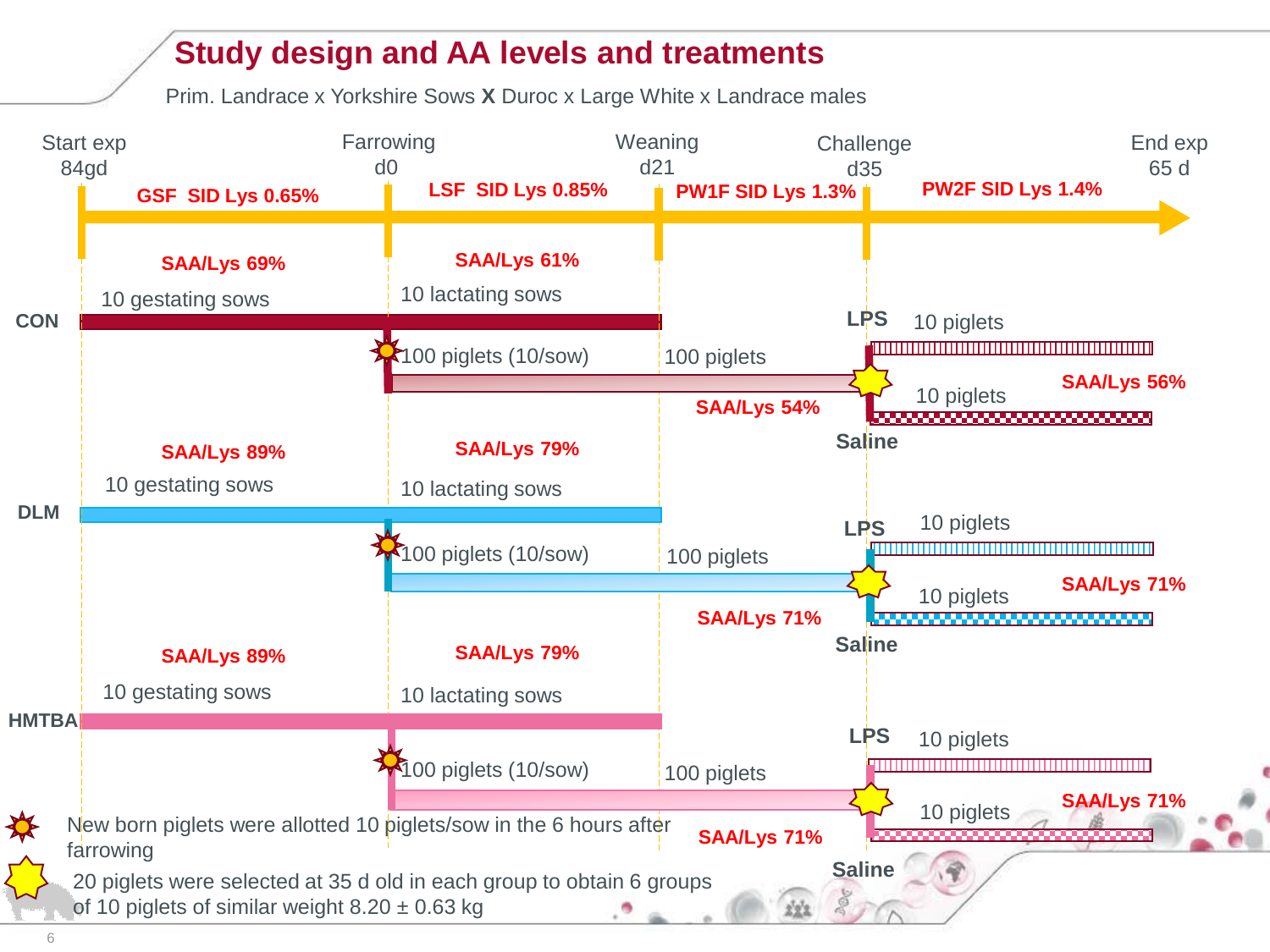### **Treatment effects on sows body condition**

#### **Increasing dietary TSAA level in late gestating and lactating period allowed decreasing sow weight loss and back fat mobilization during lactating period without changing feed intake.**

|                            | <b>Control</b>                | <b>DLM</b><br>(+25%TSAA) | <b>HMTBA</b><br>$(+25\%TSAA)$ | P-value |
|----------------------------|-------------------------------|--------------------------|-------------------------------|---------|
| Body weight, kg            |                               |                          |                               |         |
| Gestation d 85             | $174.1 \pm 3.7$               | $172.0 \pm 3.2$          | $169.5 \pm 4.9$               | ns      |
| Lactation d 1              | $179.3 \pm 4.0$               | $173.9 \pm 4.4$          | $171.1 \pm 3.3$               | ns      |
| Lactation d 21             | $173.0 \pm 5.1$               | $169.6 \pm 3.9$          | $170.8 \pm 5.2$               | ns      |
| Changes (Lactation d 1-21) | $-6.29 \pm 1.52$ <sup>*</sup> | $-4.25 \pm 2.77$         | $-0.33 \pm 2.81$ <sup>*</sup> | 0.10    |
|                            |                               | $P = 0.08$               |                               |         |
| Backfat thickness, mm      |                               |                          |                               |         |
| Gestation d 85             | $17.4 \pm 0.9$                | $18.3 \pm 1.0$           | $17.7 \pm 0.8$                | ns      |
| Lactation d 1              | $18.5 \pm 1.0$                | $19.5 \pm 1.0$           | $19.0 \pm 0.9$                | ns      |
| Lactation d 21             | $16.5 \pm 0.9$                | $17.9 \pm 1.1$           | $18.4 \pm 0.8$                | ns      |
| Changes (Lactation d 1-21) | $-2.00 \pm 0.53^{\#}$         | $-1.61 \pm 0.31$         | $-0.61 \pm 0.36^{#}$          | 0.07    |
|                            |                               | $P = 0.05$               |                               |         |
| Sows feed intake           |                               |                          |                               |         |
| Gestation d 85 to d114     | $3.12 \pm 0.24$               | $3.17 \pm 0.16$          | $2.97 \pm 0.13$               | ns      |
| Lactation d 1 to d 21      | $5.26 \pm 0.09$               | $5.32 \pm 0.13$          | $5.26 \pm 0.12$               | ns      |

**Hydroxy methionine supplementation allowed more marked difference with control group than DL-Methionine**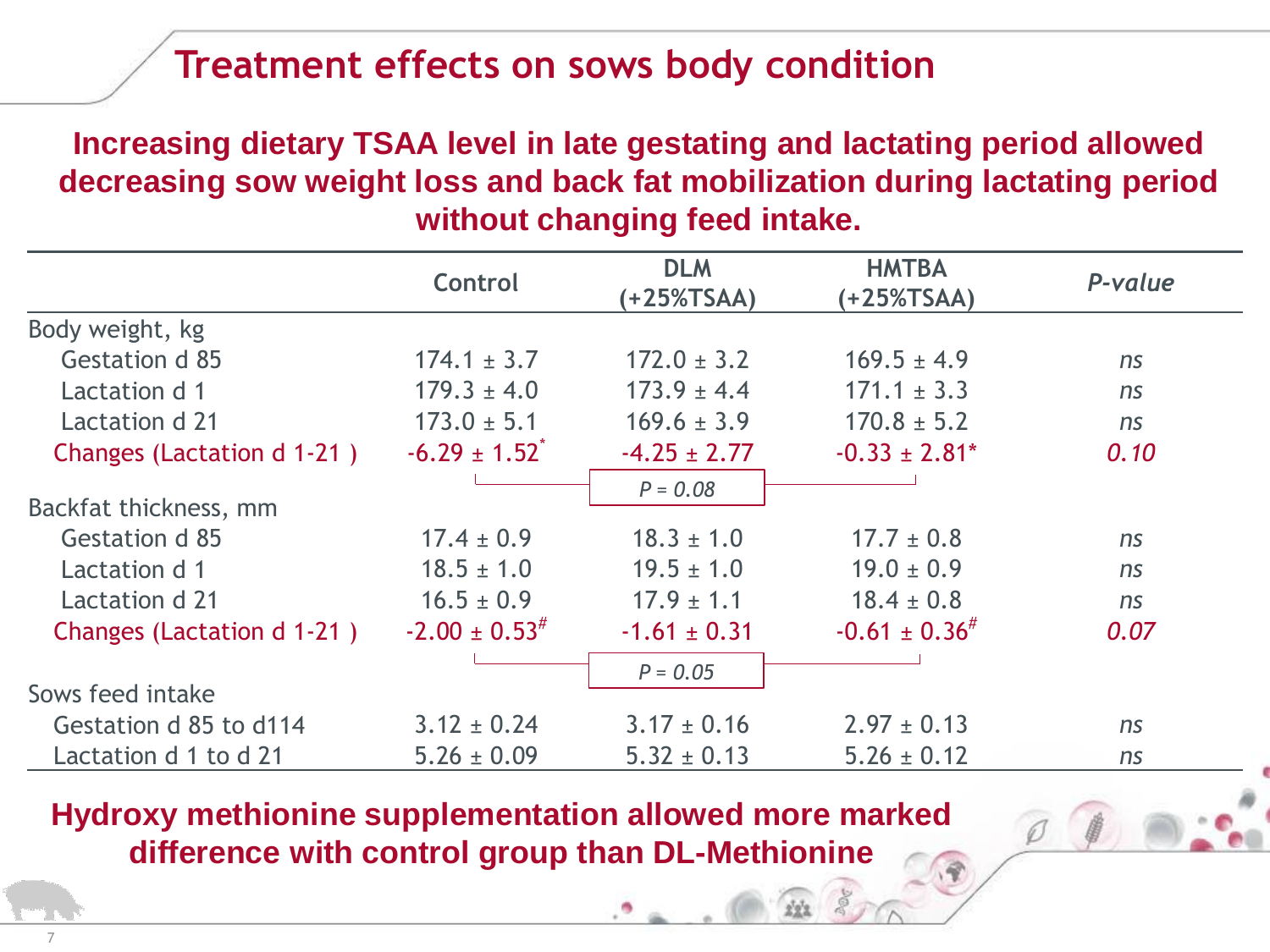## **Treatment effects on sows' milk composition**



Protein content increased with DLM and HMTBA as a result of the higher amino acids levels observed with those two treatments.

*A previous studies reported increased circulating glucose with higher methionine supply in sows (Zhang et al. 2015) and piglets (Castellano et al. 2015) that could explain higher lactose in milk.*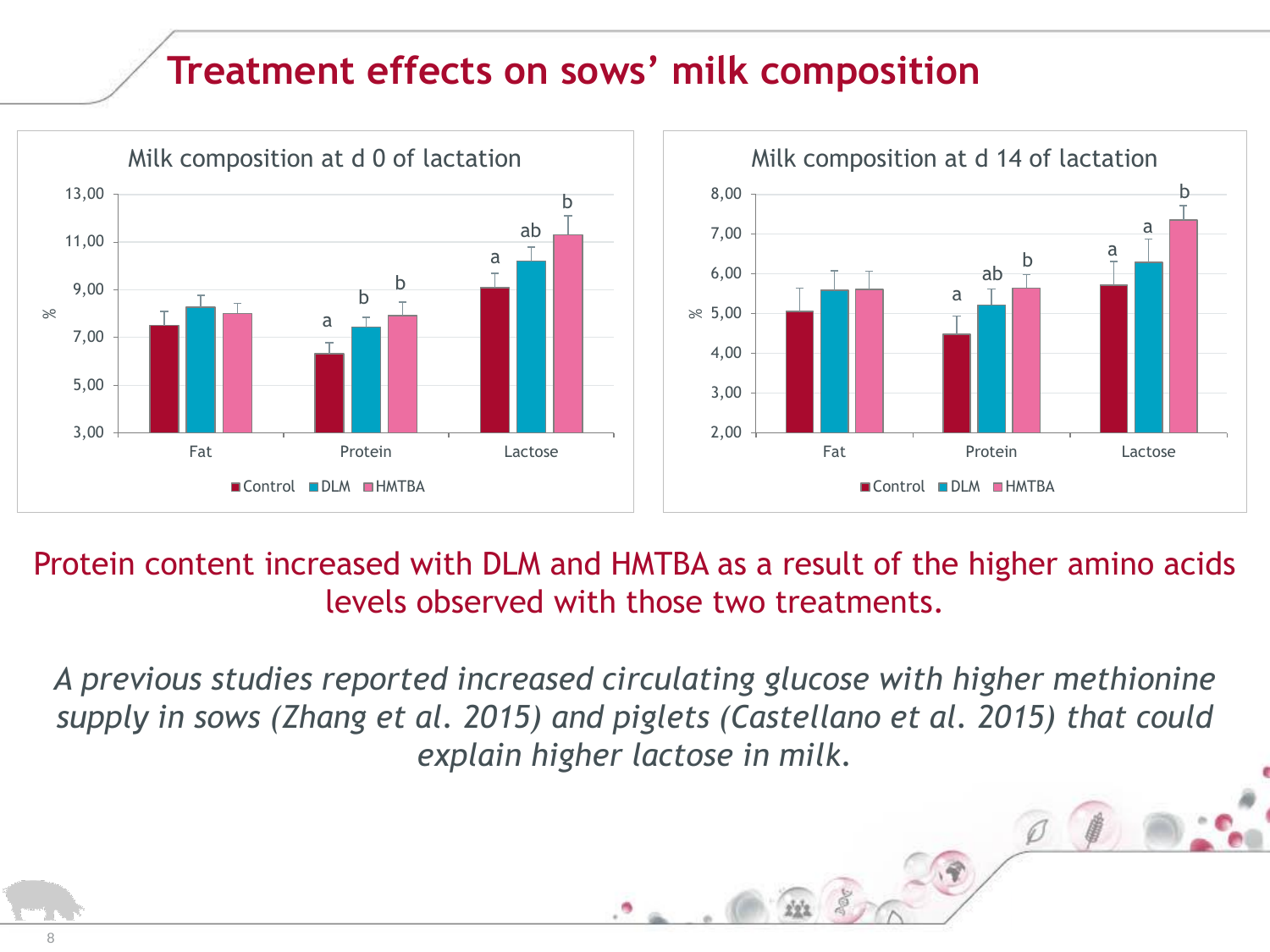## Piglets' performance during the **lactating** period



*The milk quality improvement benefits to the offspring growth during lactation* 

*These results are agreement with those of Zhang et al. (2015).*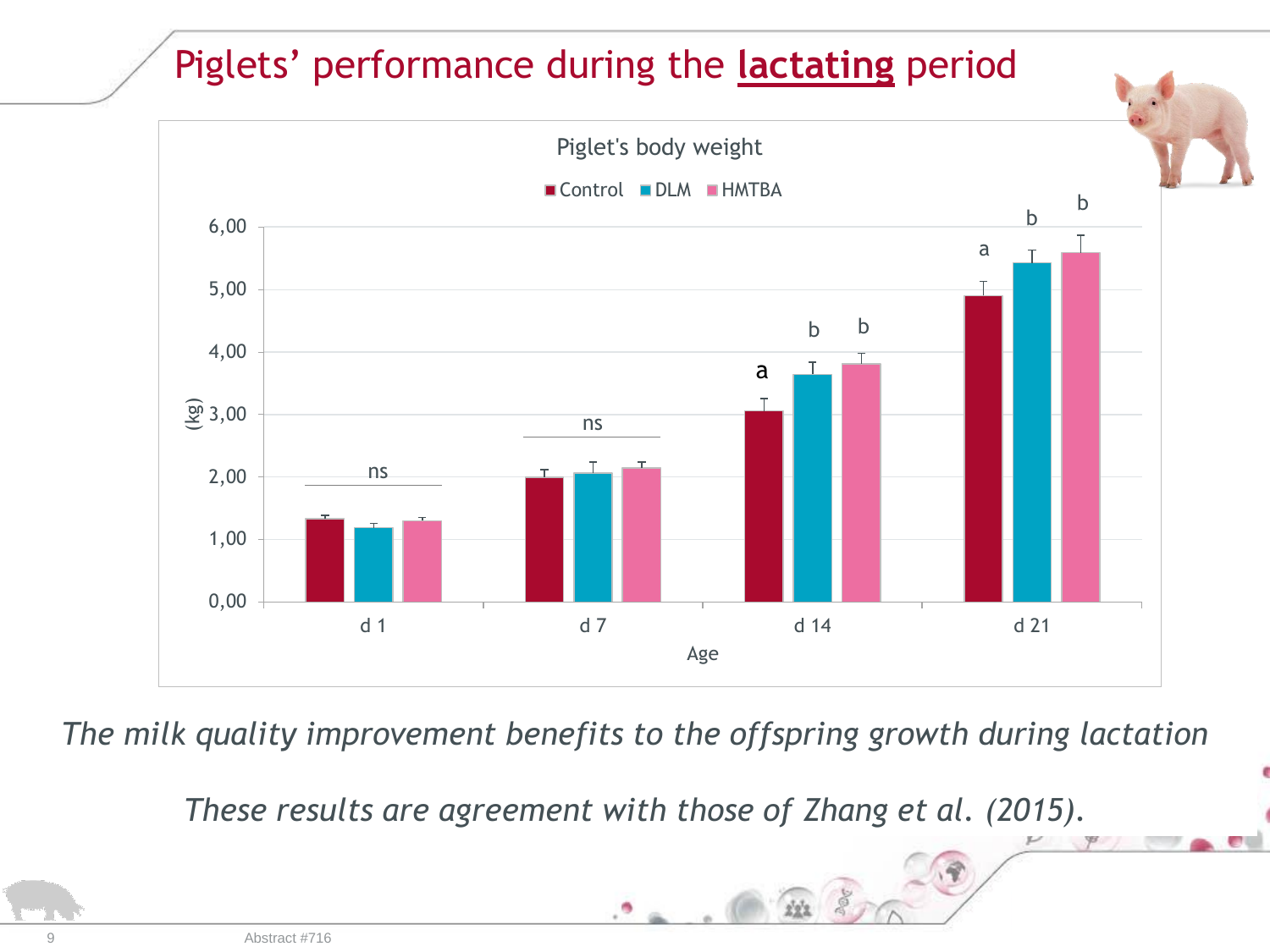#### **Study design and AA levels and treatments**

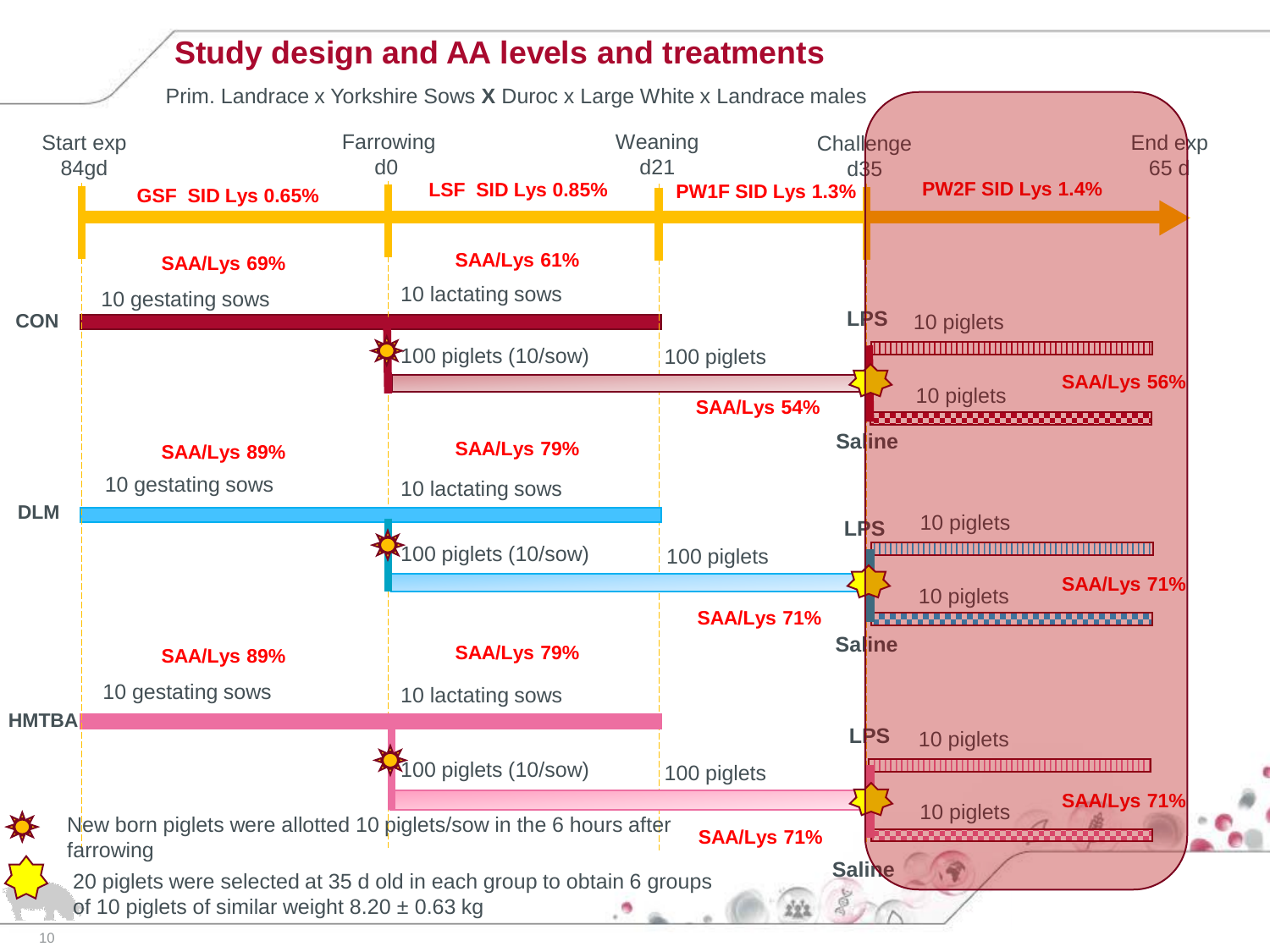#### **LPS-injection significantly affected feed intake, growth performance and pro-inflammatory cytokines**





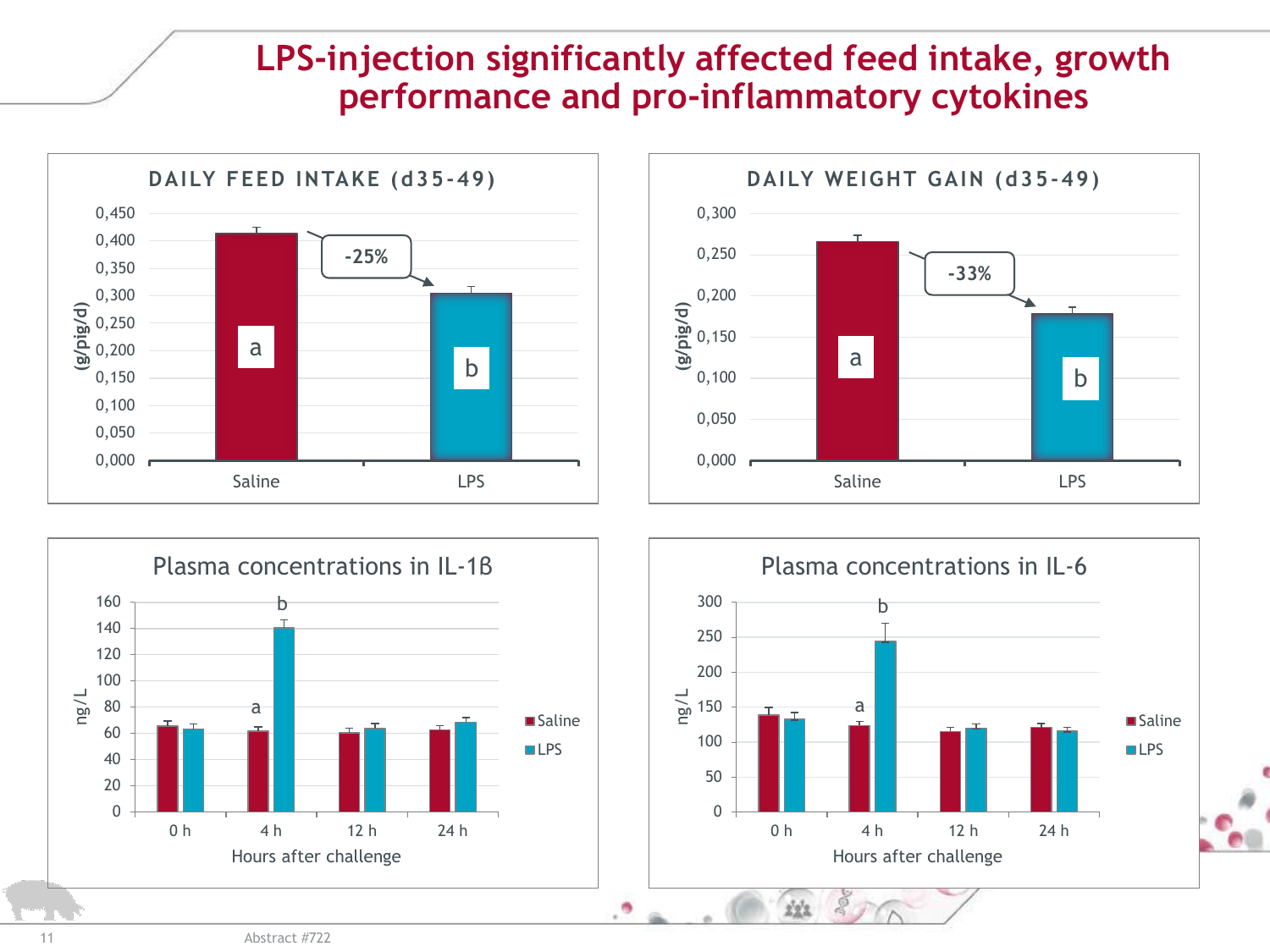## **Albumin and Aspartate transaminase levels in piglets' plasma**



**Albumin decreases in response to inflammatory stress** 

#### **Aspartate transaminase increases with an inflammation**



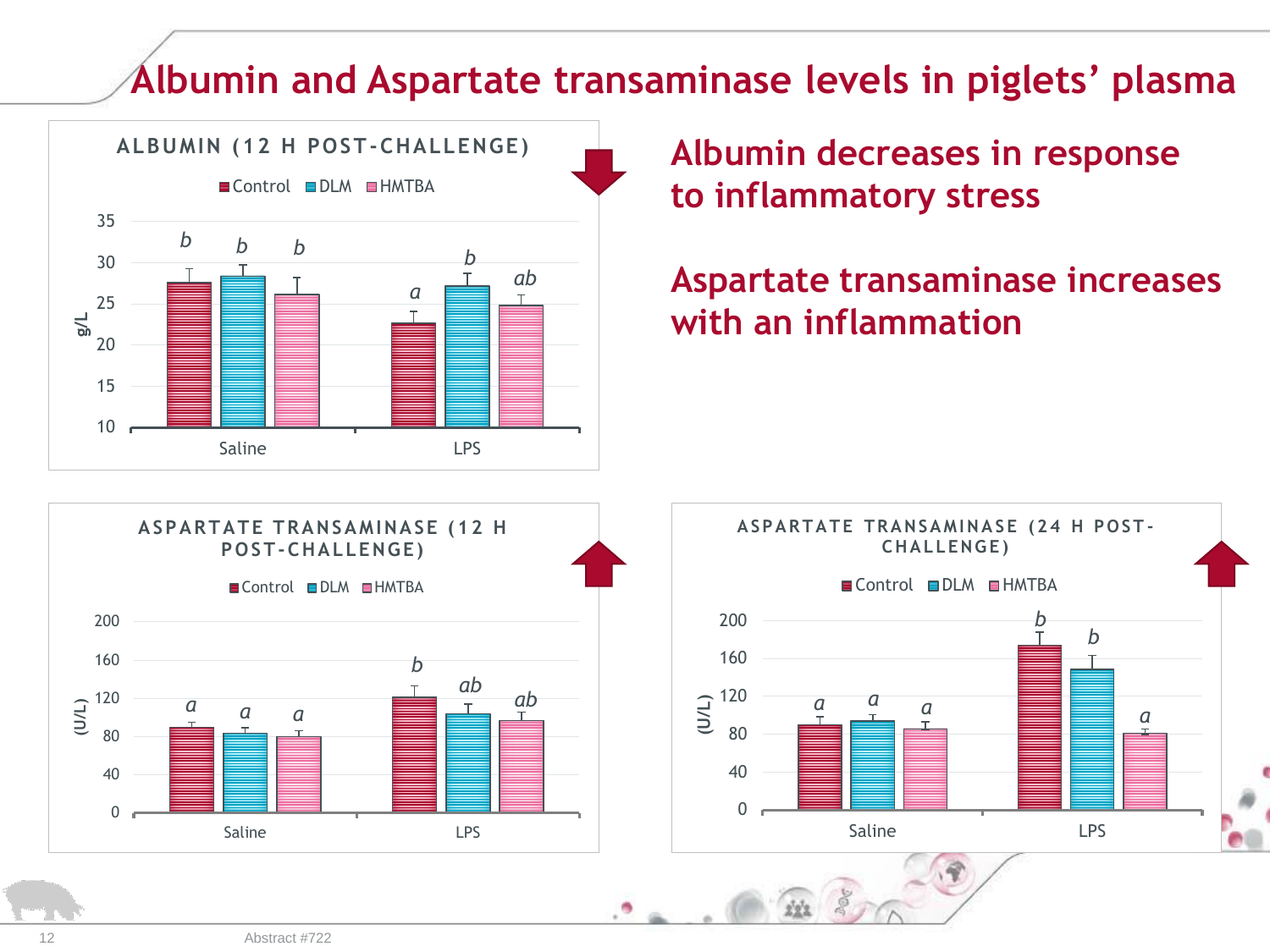#### **Improved performance with an increased consumption of Met+Cys under an inflammatory challenge**

Live weight change depending on treatement after LPS injection



**LPS challenge at 35 day-old affect the growth performance curves** 

**Increased Methionine supply allows to partly restore growth depression until 49 day-old**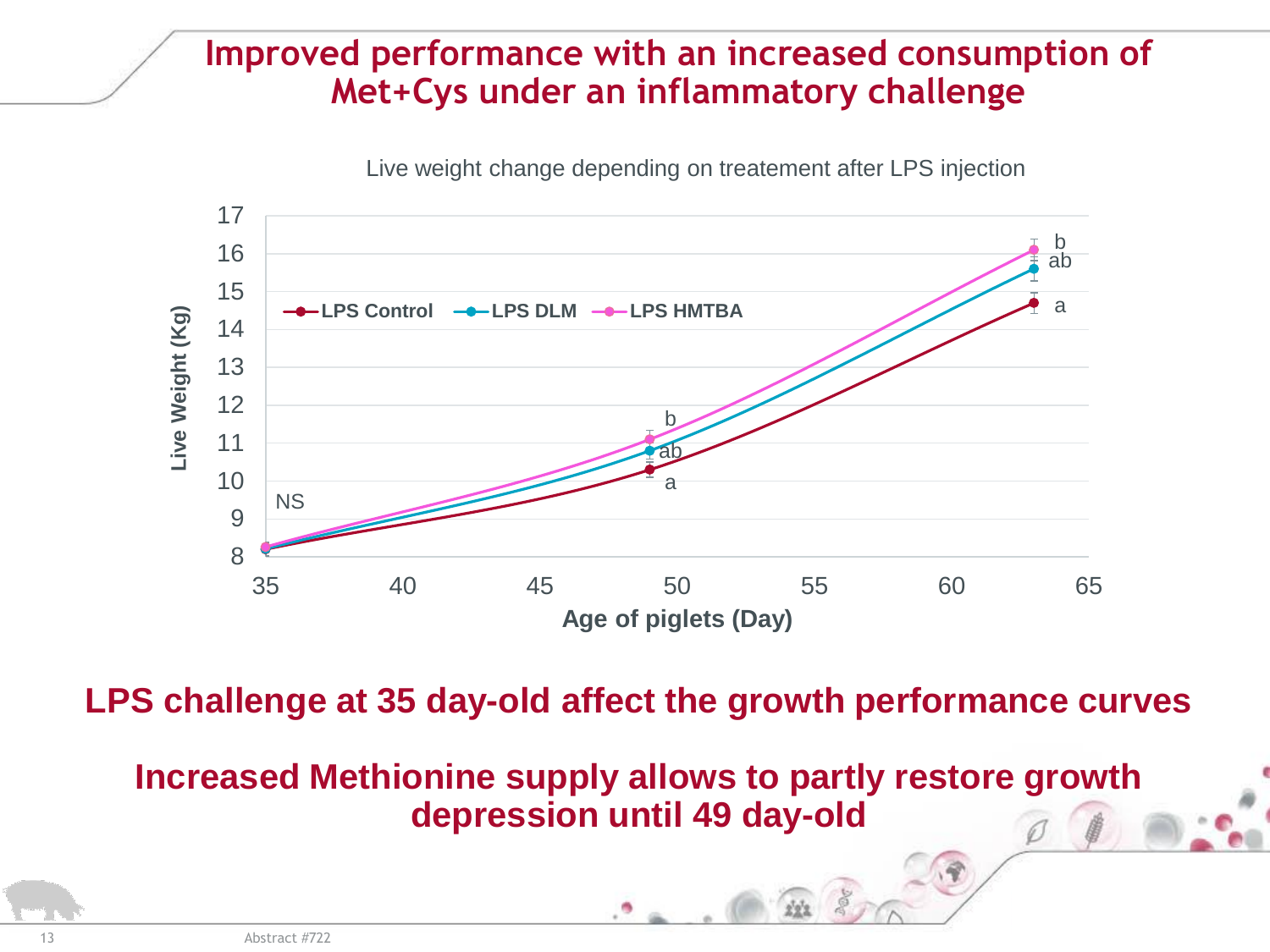### **Plasma amino acids and glutathione analyses of challenged piglets**







**Cysteine and taurine are known to be implicated in the antioxidant status of the animal.**

**Lower GSSG:GSH ratio** → **Better antioxidant status with HMTBA**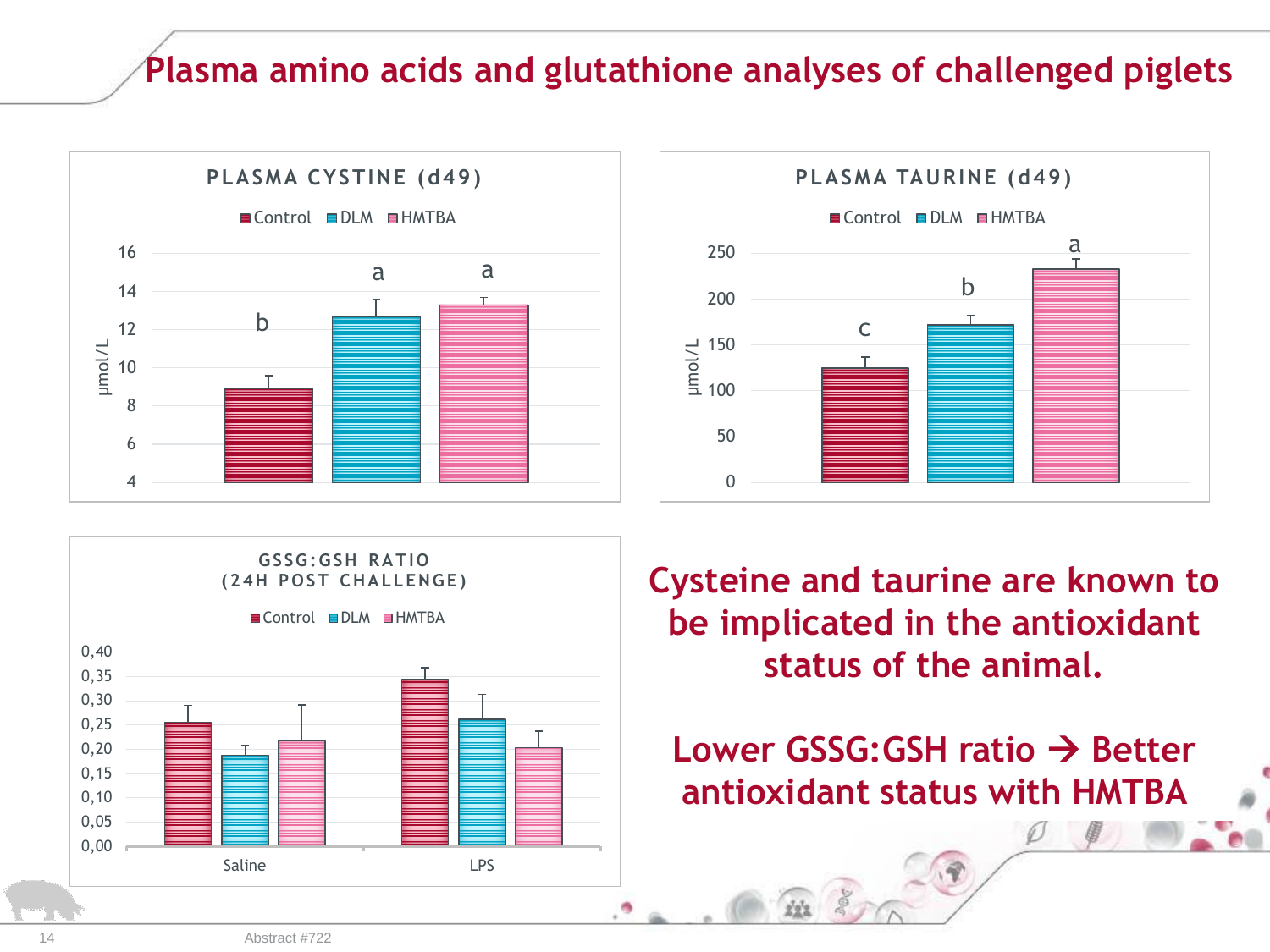### **Increasing TSAA supply help coping with LPS challenge**



Live Body Weight of piglets at 65 day old depending on treatments

#### **LPS challenge at 35 day-old leads to an average weight loss of 3 Kg at 65 day old**

**Increased Methionine supply allows to recover 0.9 to 1.4 kg respectively with DL-methionine and Hydroxy-methionine**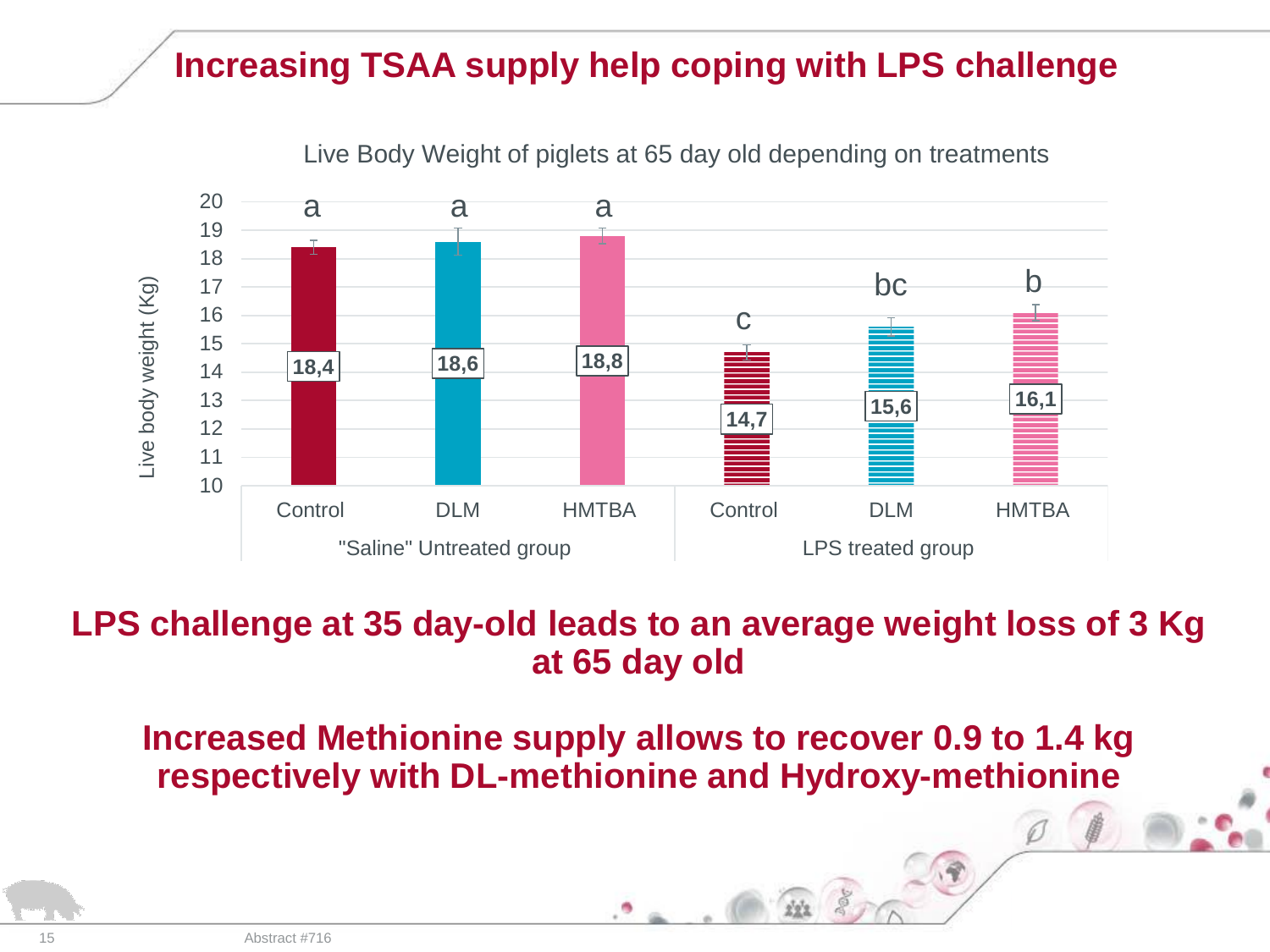## Take home messages

● **For sows :** 

- Increasing TSAA supply during late gestation and lactation improve milk quality (Protein and lactose) and body composition score at the end of lactation.
- Supplying increased TSAA with Hydroxy-methionine allowed higher improvement than DL-methionine.

## ● **For piglets :**

- Improved milk quality allows improving growth performance during lactation
- Increase TSSA supply during post weaning period help to cope with inflammatory situation by increasing circulating Cysteine and Taurine and maintain GSSG/GSH Ratio
- Supplying increased TSAA with Hydroxy-methionine allowed better improvement than with DL-Methionine.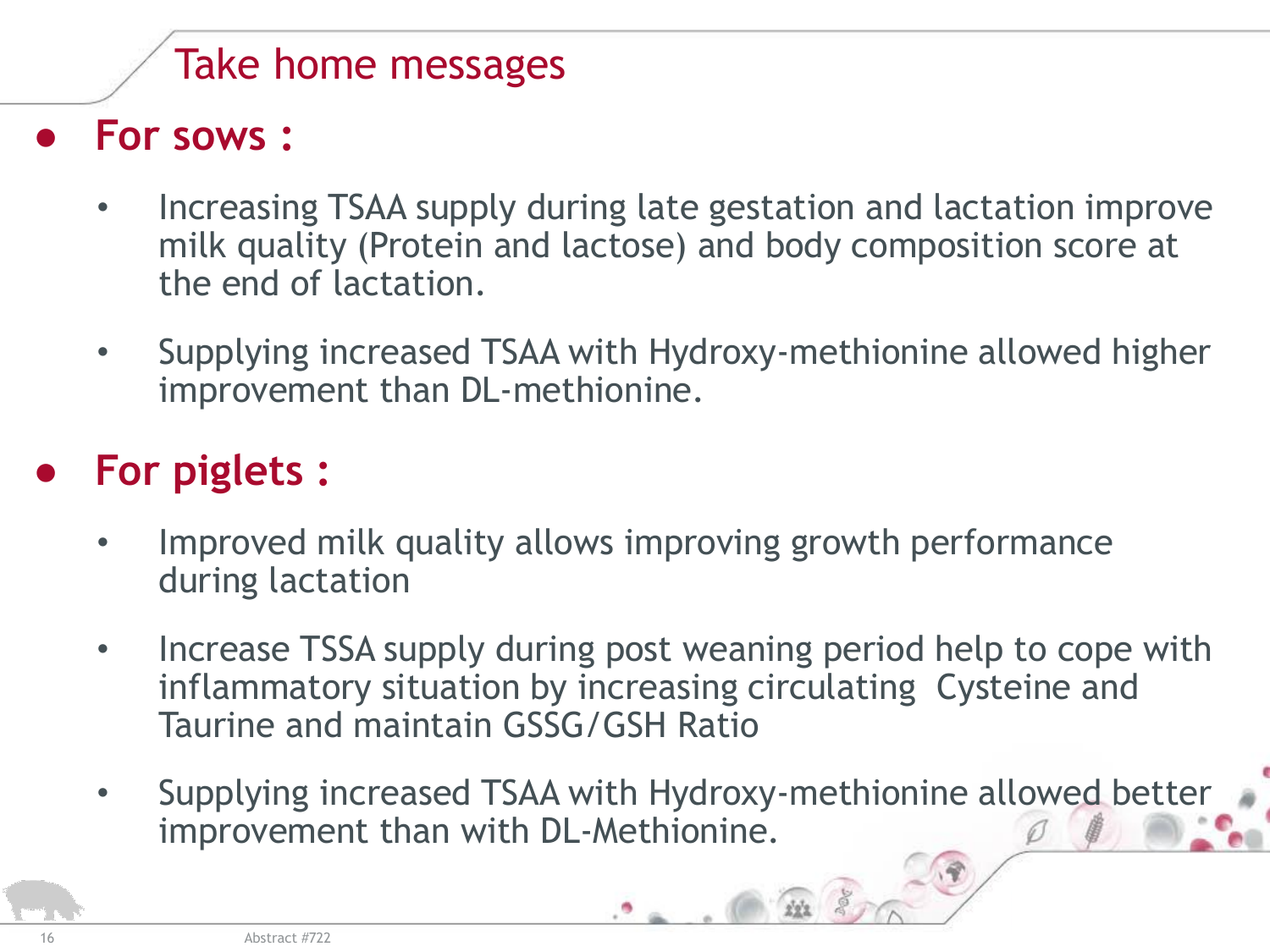# **Thank you for your attention**

# **Questions ?**



17 Abstract #716